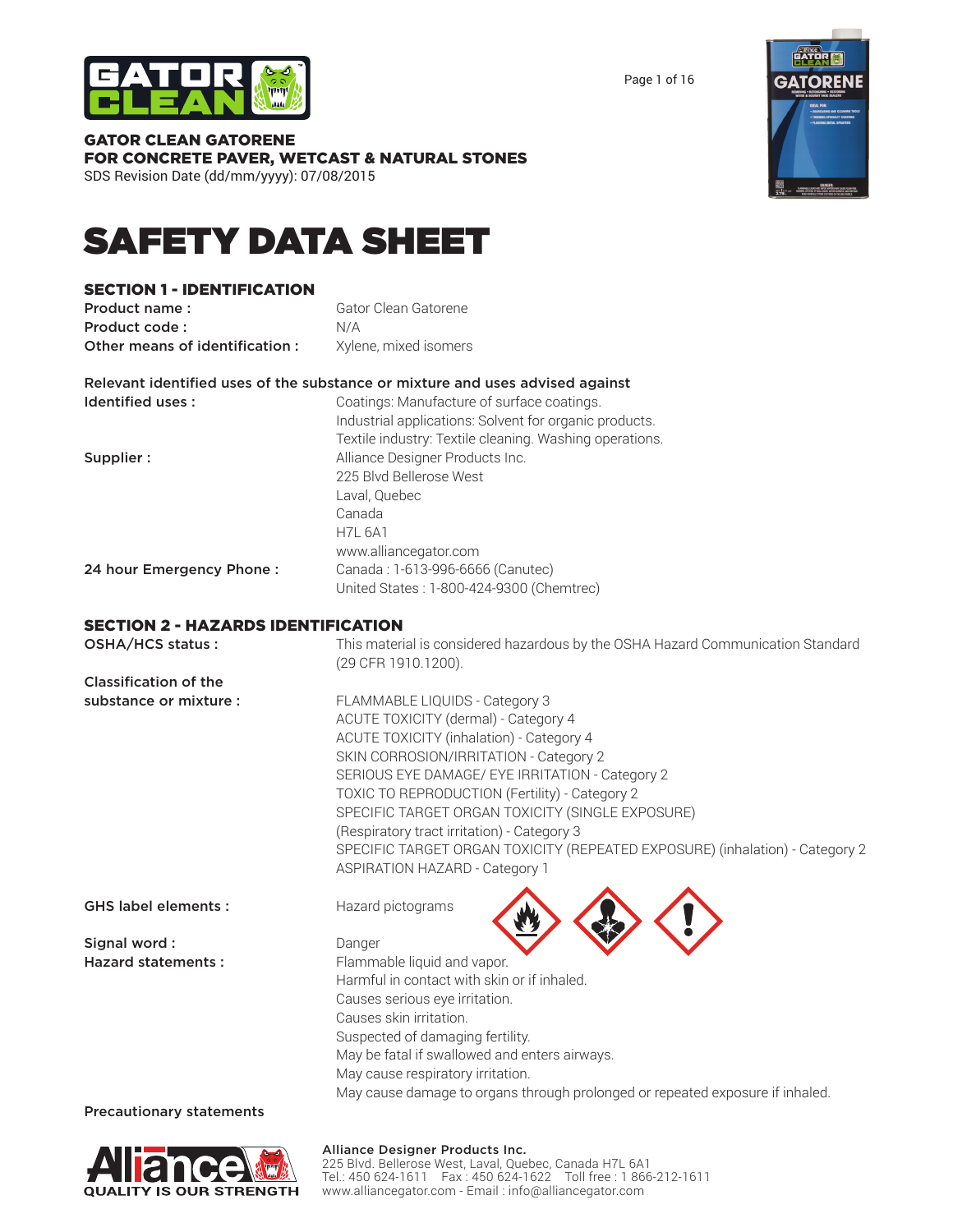

Page 2 of 16

#### GATOR CLEAN GATORENE FOR CONCRETE PAVER, WETCAST & NATURAL STONES SDS Revision Date (dd/mm/yyyy): 07/08/2015



#### SECTION 3 - COMPOSITION/INFORMATION ON INGREDIENTS

| <b>Substance/mixture:</b> | Mixture         |            |
|---------------------------|-----------------|------------|
| Ingredient name           | %               | CAS number |
| xylene                    | $\geq 75 - 590$ | 1330-20-7  |
| ethylbenzene              | $\geq 10 - 25$  | $100-41-4$ |

Any concentration shown as a range is to protect confidentiality or is due to batch variation.

There are no additional ingredients present which, within the current knowledge of the supplier and in the concentrations applicable, are classified as hazardous to health or the environment and hence require reporting in this section.

Occupational exposure limits, if available, are listed in Section 8.

#### SECTION 4 - FIRST AID MEASURES

#### **DESCRIPTION OF NECESSARY FIRST AID MEASURES**

| Eye contact:  | Immediately flush eyes with plenty of water, occasionally lifting the upper and lower        |
|---------------|----------------------------------------------------------------------------------------------|
|               | eyelids. Check for and remove any contact lenses. Continue to rinse for at least 10          |
|               | minutes. Get medical attention.                                                              |
| Inhalation:   | Remove victim to fresh air and keep at rest in a position comfortable for breathing.         |
|               | If it is suspected that fumes are still present, the rescuer should wear an appropriate      |
|               | mask or self-contained breathing apparatus. If not breathing, if breathing is irregular or   |
|               | if respiratory arrest occurs, provide artificial respiration or oxygen by trained personnel. |
|               | It may be dangerous to the person providing aid to give mouth-to-mouth resuscitation.        |
|               | Get medical attention. If necessary, call a poison center or physician. If unconscious,      |
|               | place in recovery position and get medical attention immediately. Maintain an open           |
|               | airway. Loosen tight clothing such as a collar, tie, belt or waistband.                      |
| Skin contact: | Wash with plenty of soap and water. Remove contaminated clothing and shoes. Wash             |
|               | contaminated clothing thoroughly with water before removing it, or wear gloves. Continue     |
|               | to rinse for at least 10 minutes. Get medical attention. If necessary, call a poison center  |
|               | or physician. Wash clothing before reuse. Clean shoes thoroughly before reuse.               |
| Ingestion:    | Get medical attention immediately. Call a poison center or physician. Wash out mouth         |
|               | with water. Remove dentures if any. Remove victim to fresh air and keep at rest in a         |
|               | position comfortable for breathing. If material has been swallowed and the exposed           |
|               | person is conscious, give small quantities of water to drink. Stop if the exposed person     |
|               | feels sick as vomiting may be dangerous. Do not induce vomiting unless directed to do        |
|               | so by medical personnel. If vomiting occurs, the head should be kept low so that vomit       |
|               | does not enter the lungs. Chemical burns must be treated promptly by a physician. Never      |
|               | give anything by mouth to an unconscious person. If unconscious, place in recovery           |
|               | position and get medical attention immediately. Maintain an open airway. Loosen tight        |

clothing such as a collar, tie, belt or waistband.

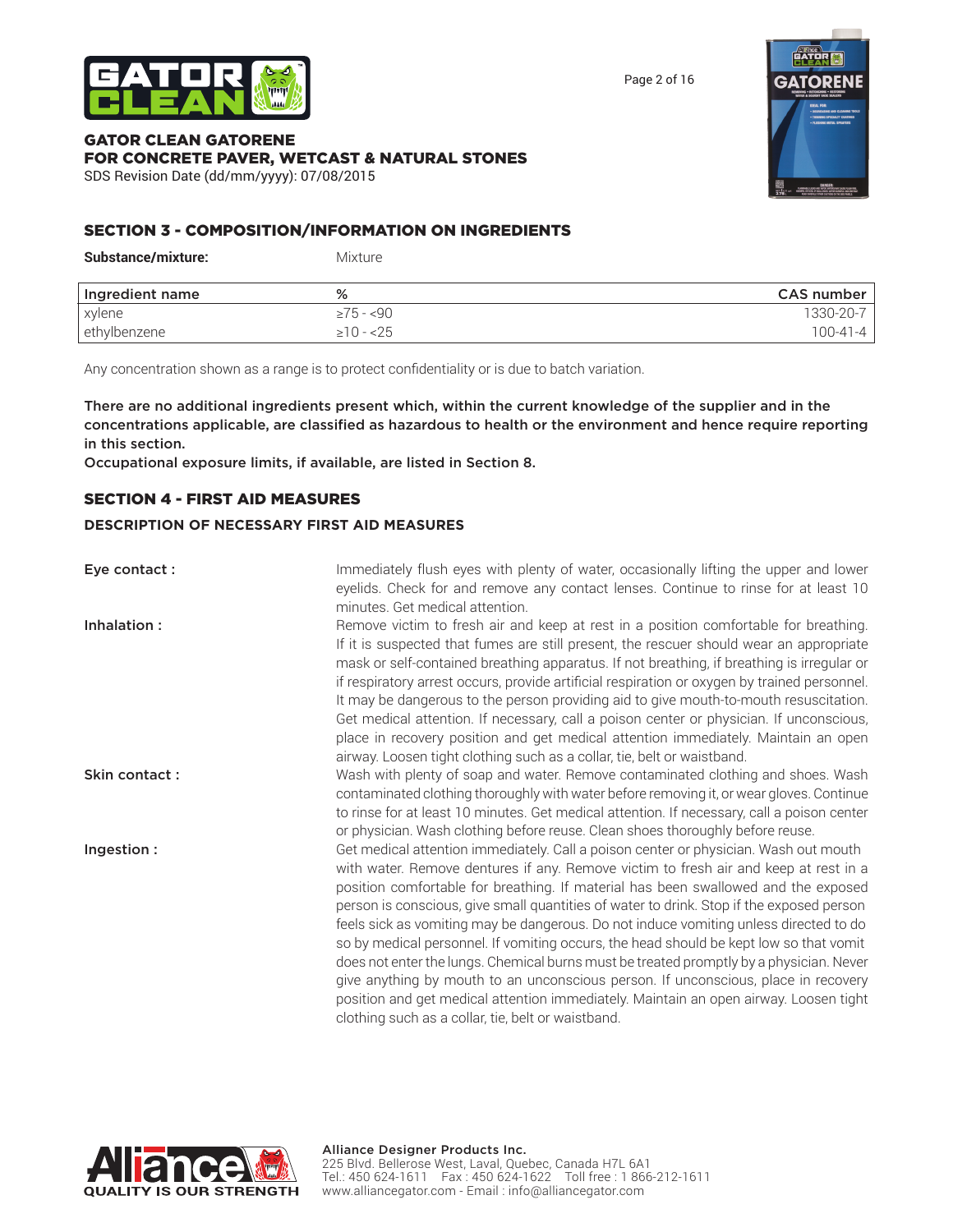



GATOR CLEAN GATORENE FOR CONCRETE PAVER, WETCAST & NATURAL STONES SDS Revision Date (dd/mm/yyyy): 07/08/2015

#### SECTION 4 - FIRST AID MEASURES (CONT.)

#### **MOST IMPORTANT SYMPTOMS/EFFECTS, ACUTE AND DELAYED**

#### **POTENTIAL ACUTE HEALTH EFFECTS**

| Eye contact : | Causes serious eye irritation.                        |
|---------------|-------------------------------------------------------|
| Inhalation:   | Harmful if inhaled. May cause respiratory irritation. |
| Skin contact: | Harmful in contact with skin. Causes skin irritation. |
| Ingestion:    | May be fatal if swallowed and enters airways.         |

#### **OVER-EXPOSURE SIGNS/SYMPTOMS**

| Eye contact:  | Adverse symptoms may include the following:<br>pain or irritation<br>watering<br>redness                                                                              |
|---------------|-----------------------------------------------------------------------------------------------------------------------------------------------------------------------|
| Inhalation:   | Adverse symptoms may include the following:<br>respiratory tract irritation<br>coughing<br>reduced fetal weight<br>increase in fetal deaths<br>skeletal malformations |
| Skin contact: | Adverse symptoms may include the following:<br>irritation<br>redness<br>reduced fetal weight<br>increase in fetal deaths<br>skeletal malformations                    |
| Ingestion:    | Adverse symptoms may include the following:<br>nausea or vomiting<br>reduced fetal weight<br>increase in fetal deaths<br>skeletal malformations                       |

#### **INDICATION OF IMMEDIATE MEDICAL ATTENTION AND SPECIAL TREATMENT NEEDED, IF NECESSARY**

| Notes to physician :               | Treat symptomatically. Contact poison treatment specialist immediately if large<br>quantities have been ingested or inhaled.                                                                                                                                                                                                                                                                                  |  |
|------------------------------------|---------------------------------------------------------------------------------------------------------------------------------------------------------------------------------------------------------------------------------------------------------------------------------------------------------------------------------------------------------------------------------------------------------------|--|
| <b>Specific treatments:</b>        | No specific treatment.                                                                                                                                                                                                                                                                                                                                                                                        |  |
| <b>Protection of first-aiders:</b> | No action shall be taken involving any personal risk or without suitable training. If it is<br>suspected that fumes are still present, the rescuer should wear an appropriate mask or<br>self-contained breathing apparatus. It may be dangerous to the person providing aid to<br>give mouth-to-mouth resuscitation. Wash contaminated clothing thoroughly with water<br>before removing it, or wear gloves. |  |

#### **SEE TOXICOLOGICAL INFORMATION (SECTION 11)**



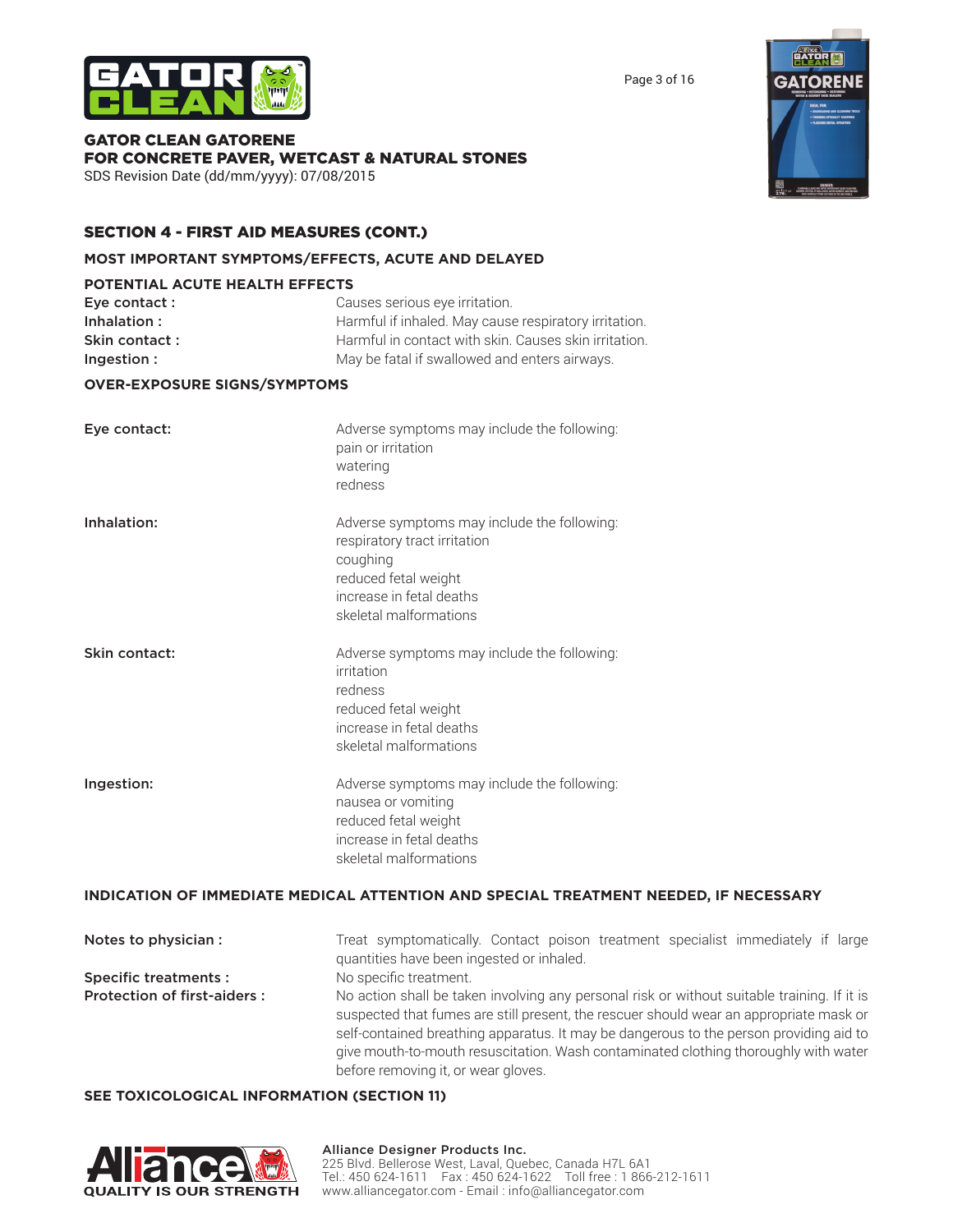

Page 4 of 16

#### GATOR CLEAN GATORENE FOR CONCRETE PAVER, WETCAST & NATURAL STONES SDS Revision Date (dd/mm/yyyy): 07/08/2015



#### SECTION 5 - FIRE FIGHTING MEASURES

| <b>EXTINGUISHING MEDIA</b><br>Suitable extinguishing media:<br>Unsuitable extinguishing media: | Use dry chemical, CO <sub>2</sub> , water spray (fog) or foam.<br>Do not use water jet.                                                                                                                                                                                                                                                                                                                                |
|------------------------------------------------------------------------------------------------|------------------------------------------------------------------------------------------------------------------------------------------------------------------------------------------------------------------------------------------------------------------------------------------------------------------------------------------------------------------------------------------------------------------------|
| <b>Specific hazards arising</b><br>from the chemical:                                          | Flammable liquid and vapor. In a fire or if heated, a pressure increase will occur and the<br>container may burst, with the risk of a subsequent explosion. The vapor/gas is heavier<br>than air and will spread along the ground. Vapors may accumulate in low or confined<br>areas or travel a considerable distance to a source of ignition and flash back. Runoff to<br>sewer may create fire or explosion hazard. |
| <b>Hazardous thermal</b>                                                                       |                                                                                                                                                                                                                                                                                                                                                                                                                        |
| decomposition products :                                                                       | Decomposition products may include the following materials:<br>carbon dioxide<br>carbon monoxide                                                                                                                                                                                                                                                                                                                       |
| Special protective actions                                                                     |                                                                                                                                                                                                                                                                                                                                                                                                                        |
| for fire-fighters :                                                                            | Promptly isolate the scene by removing all persons from the vicinity of the incident if<br>there is a fire. No action shall be taken involving any personal risk or without suitable<br>training. Move containers from fire area if this can be done without risk. Use water spray<br>to keep fire-exposed containers cool.                                                                                            |
| <b>Special protective</b>                                                                      |                                                                                                                                                                                                                                                                                                                                                                                                                        |
| equipment for fire-fighters :                                                                  | Fire-fighters should wear appropriate protective equipment and self-contained breathing<br>apparatus (SCBA) with a full face-piece operated in positive pressure mode.                                                                                                                                                                                                                                                 |
| Special remarks on fire                                                                        |                                                                                                                                                                                                                                                                                                                                                                                                                        |
| hazards:                                                                                       | Vapor may travel considerable distance to source of ignition and flash back.                                                                                                                                                                                                                                                                                                                                           |

#### SECTION 6 - ACCIDENTAL RELEASE MEASURES

#### **PERSONAL PRECAUTIONS, PROTECTIVE EQUIPMENT AND EMERGENCY PROCEDURES**

| For non-emergency personnel:      | No action shall be taken involving any personal risk or without suitable training. Evacuate<br>surrounding areas. Keep unnecessary and unprotected personnel from entering.<br>Do not touch or walk through spilled material. Do not breathe vapor or mist. Provide<br>adequate ventilation. Wear appropriate respirator when ventilation is inadequate. Put on<br>appropriate personal protective equipment. |
|-----------------------------------|---------------------------------------------------------------------------------------------------------------------------------------------------------------------------------------------------------------------------------------------------------------------------------------------------------------------------------------------------------------------------------------------------------------|
| For emergency responders :        | If specialised clothing is required to deal with the spillage, take note of any information<br>in Section 8 on suitable and unsuitable materials. See also the information in "For<br>nonemergency personnel".                                                                                                                                                                                                |
| <b>Environmental precautions:</b> | Avoid dispersal of spilled material and runoff and contact with soil, waterways, drains<br>and sewers. Inform the relevant authorities if the product has caused environmental<br>pollution (sewers, waterways, soil or air).                                                                                                                                                                                 |
|                                   | AR CANTAINMENT AND CLEANING UR                                                                                                                                                                                                                                                                                                                                                                                |

#### **METHODS AND MATERIALS FOR CONTAINMENT AND CLEANING UP**

**Small spill :** Stop leak if without risk. Move containers from spill area. Dilute with water and mop up if water-soluble. Alternatively, or if water-insoluble, absorb with an inert dry material and place in an appropriate waste disposal container. Absorb spillage to prevent material damage. Dispose of via a licensed waste disposal contractor.

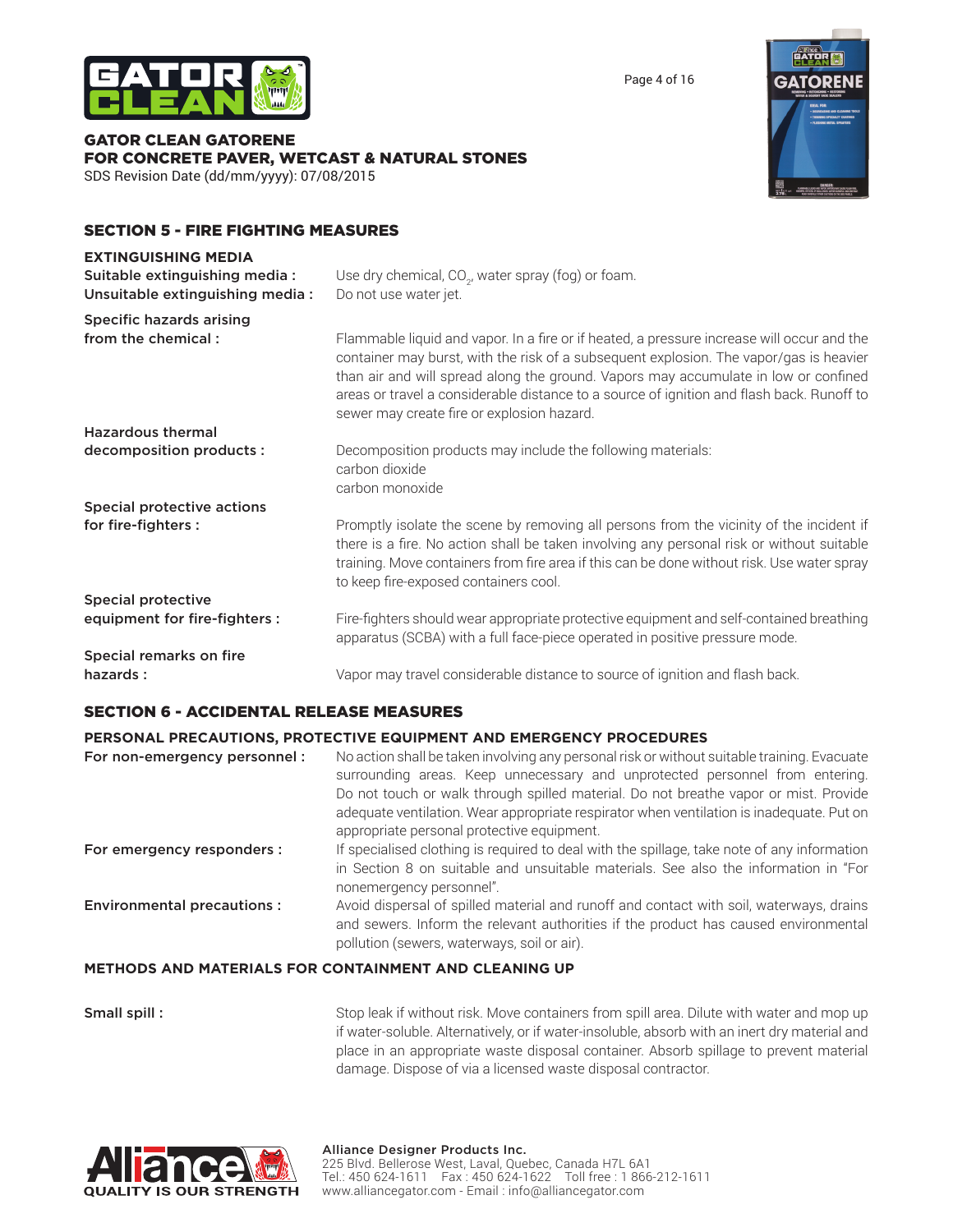

Page 5 of 16

#### GATOR CLEAN GATORENE FOR CONCRETE PAVER, WETCAST & NATURAL STONES

SDS Revision Date (dd/mm/yyyy): 07/08/2015

#### SECTION 6 - ACCIDENTAL RELEASE MEASURES (CONT.)

**Large spill :** Stop leak if without risk. Move containers from spill area. Absorb spillage to prevent material damage. Approach release from upwind. Prevent entry into sewers, water courses, basements or confined areas. Wash spillages into an effluent treatment plant or proceed as follows. Contain and collect spillage with non-combustible, absorbent material e.g. sand, earth, vermiculite or diatomaceous earth and place in container for disposal according to local regulations (see Section 13). Dispose of via a licensed waste disposal contractor. Contaminated absorbent material may pose the same hazard as the spilled product. Note: see Section 1 for emergency contact information and Section 13 for waste disposal.

#### SECTION 7 - HANDLING AND STORAGE

#### **PRECAUTIONS FOR SAFE HANDLING**

**Protective measures :** Put on appropriate personal protective equipment (see Section 8). Avoid exposure - obtain special instructions before use. Avoid exposure during pregnancy. Do not handle until all safety precautions have been read and understood. Do not get in eyes or on skin or clothing. Do not breathe vapor or mist. Do not swallow. Use only with adequate ventilation. Wear appropriate respirator when ventilation is inadequate. Do not enter storage areas and confined spaces unless adequately ventilated. Keep in the original container or an approved alternative made from a compatible material, kept tightly closed when not in use. Store and use away from heat, sparks, open flame or any other ignition source. Use explosion-proof electrical (ventilating, lighting and material handling) equipment. Use only non-sparking tools. Take precautionary measures against electrostatic discharges. Empty containers retain product residue and can be hazardous. Do not reuse container. Advice on general

occupational hygiene : Eating, drinking and smoking should be prohibited in areas where this material is handled, stored and processed. Workers should wash hands and face before eating, drinking and smoking. Remove contaminated clothing and protective equipment before entering eating areas. See also Section 8 for additional information on hygiene measures.

including any incompatibilities : Store in accordance with local regulations. Store in original container protected from direct sunlight in a dry, cool and well-ventilated area, away from incompatible materials (see Section 10) and food and drink. Store in corrosive resistant container with a resistant inner liner. Store locked up. Keep container tightly closed and sealed until ready for use. Containers that have been opened must be carefully resealed and kept upright to prevent leakage. Do not store in unlabeled containers. Use appropriate containment to avoid environmental contamination.



Conditions for safe storage,

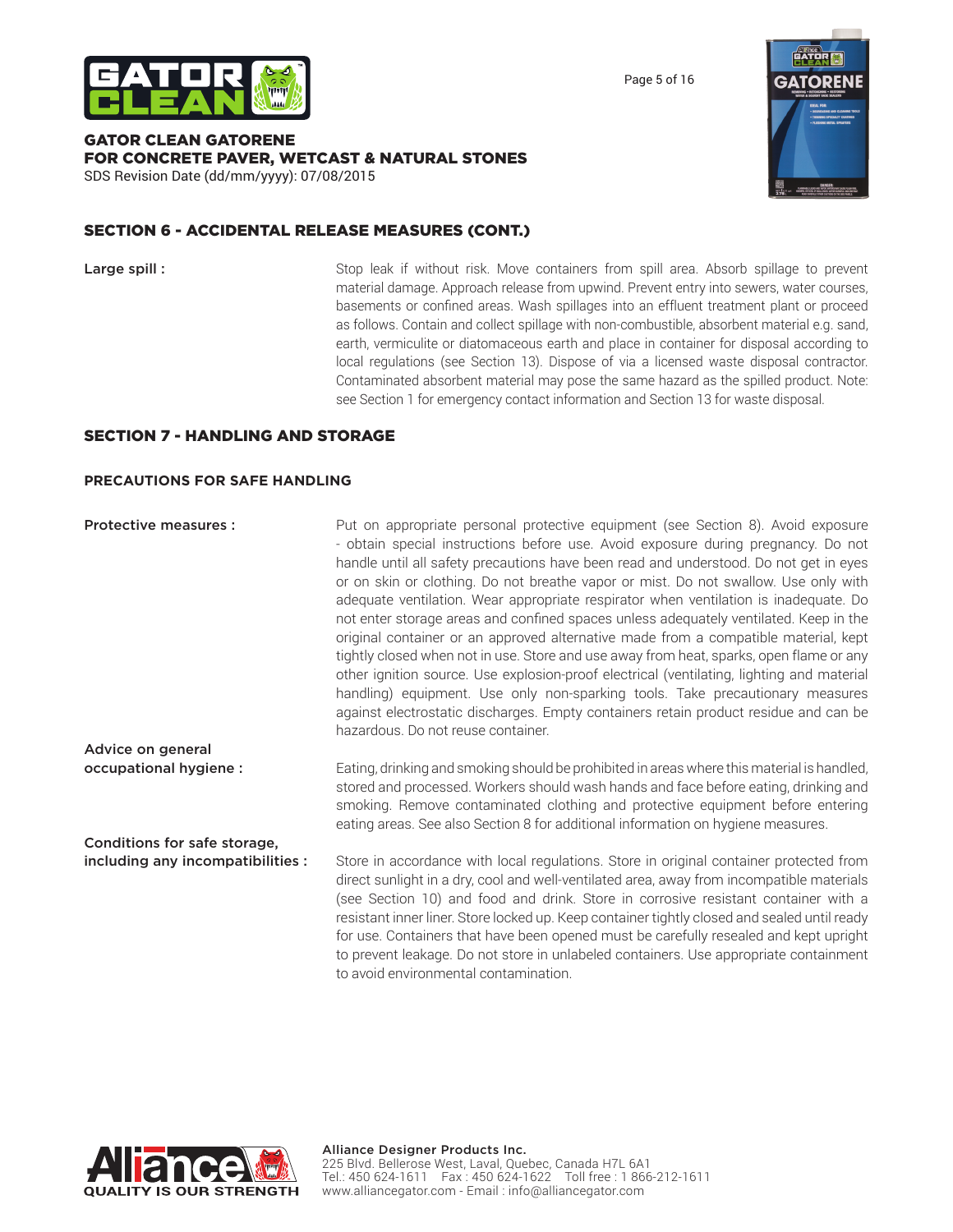

Page 6 of 16

#### GATOR CLEAN GATORENE FOR CONCRETE PAVER, WETCAST & NATURAL STONES

SDS Revision Date (dd/mm/yyyy): 07/08/2015



#### SECTION 8 - EXPOSURE CONTROLS AND PERSONAL PROTECTION

#### **CONTROL PARAMETERS**

Occupational exposure limits

| Ingredient name | <b>Exposure limits</b>                        |  |
|-----------------|-----------------------------------------------|--|
| xylene          | ACGIH TLV (United States, 4/2014).            |  |
|                 | TWA: 100 ppm 8 hours.                         |  |
|                 | TWA: 434 mg/m <sup>3</sup> 8 hours.           |  |
|                 | STEL: 150 ppm 15 minutes.                     |  |
|                 | STEL: 651 mg/m <sup>3</sup> 15 minutes.       |  |
|                 | <b>OSHA PEL 1989 (United States, 3/1989).</b> |  |
|                 | TWA: 100 ppm 8 hours.                         |  |
|                 | TWA: $435 \,\mathrm{mg/m}^3$ 8 hours.         |  |
|                 | STEL: 150 ppm 15 minutes.                     |  |
|                 | STEL: 655 mg/m <sup>3</sup> 15 minutes.       |  |
|                 | OSHA PEL (United States, 2/2013).             |  |
|                 | TWA: 100 ppm 8 hours.                         |  |
|                 | TWA: $435 \,\mathrm{mg/m}^3$ 8 hours.         |  |
| ethylbenzene    | ACGIH TLV (United States, 4/2014).            |  |
|                 | TWA: 20 ppm 8 hours.                          |  |
|                 | OSHA PEL 1989 (United States, 3/1989).        |  |
|                 | TWA: 100 ppm 8 hours.                         |  |
|                 | TWA: 435 mg/m <sup>3</sup> 8 hours.           |  |
|                 | STEL: 125 ppm 15 minutes.                     |  |
|                 | STEL: 545 mg/m <sup>3</sup> 15 minutes.       |  |
|                 | NIOSH REL (United States, 10/2013).           |  |
|                 | TWA: 100 ppm 10 hours.                        |  |
|                 | TWA: 435 mg/m <sup>3</sup> 10 hours.          |  |
|                 | STEL: 125 ppm 15 minutes.                     |  |
|                 | STEL: 545 mg/m <sup>3</sup> 15 minutes.       |  |
|                 | OSHA PEL (United States, 2/2013).             |  |
|                 | TWA: 100 ppm 8 hours.                         |  |
|                 | TWA: 435 mg/m <sup>3</sup> 8 hours.           |  |

Appropriate engineering controls : Use only with adequate ventilation. Use process enclosures, local exhaust ventilation or other engineering controls to keep worker exposure to airborne contaminants below any recommended or statutory limits. The engineering controls also need to keep gas, vapor or dust concentrations below any lower explosive limits. Use explosion-proof ventilation equipment.

Environmental exposure

controls : Emissions from ventilation or work process equipment should be checked to ensure they comply with the requirements of environmental protection legislation. In some cases, fume scrubbers, filters or engineering modifications to the process equipment will be necessary to reduce emissions to acceptable levels.

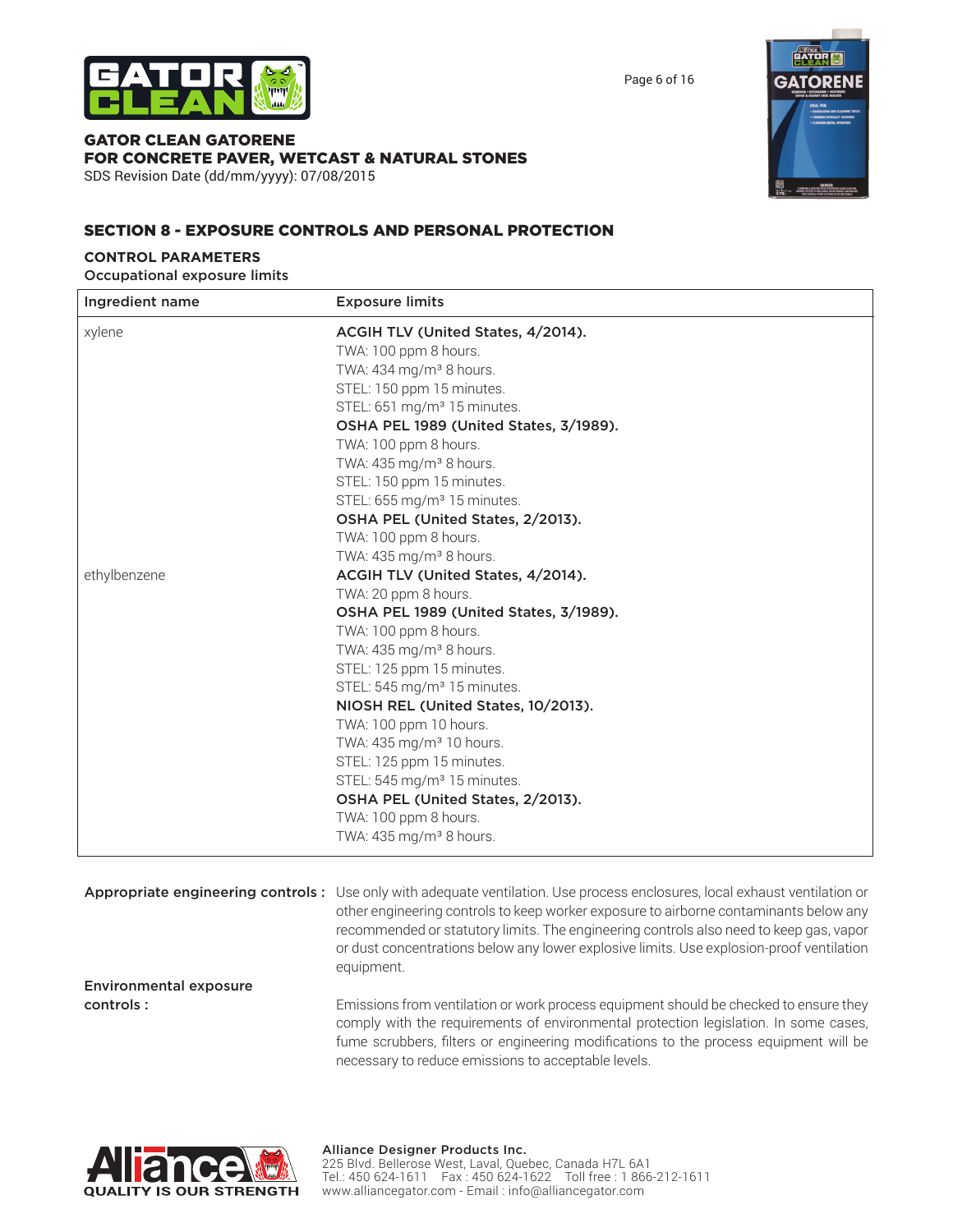



GATOR CLEAN GATORENE FOR CONCRETE PAVER, WETCAST & NATURAL STONES SDS Revision Date (dd/mm/yyyy): 07/08/2015



#### SECTION 8 - EXPOSURE CONTROLS AND PERSONAL PROTECTION (CONT.)

#### **INDIVIDUAL PROTECTION MEASURES**

| <b>Hygiene measures:</b>       | Wash hands, forearms and face thoroughly after handling chemical products,<br>before eating, smoking and using the lavatory and at the end of the working period.<br>Appropriate techniques should be used to remove potentially contaminated clothing.<br>Wash contaminated clothing before reusing. Ensure that eyewash stations and safety<br>showers are close to the workstation location.                                                                                                                                                                                                                                                                  |
|--------------------------------|------------------------------------------------------------------------------------------------------------------------------------------------------------------------------------------------------------------------------------------------------------------------------------------------------------------------------------------------------------------------------------------------------------------------------------------------------------------------------------------------------------------------------------------------------------------------------------------------------------------------------------------------------------------|
| Eye/face protection :          | Safety eyewear complying with an approved standard should be used when a risk<br>assessment indicates this is necessary to avoid exposure to liquid splashes, mists,<br>gases or dusts. If contact is possible, the following protection should be worn, unless<br>the assessment indicates a higher degree of protection: chemical splash goggles and/<br>or face shield. If inhalation hazards exist, a full-face respirator may be required instead.<br>Recommended: splash goggles                                                                                                                                                                           |
| <b>SKIN PROTECTION</b>         |                                                                                                                                                                                                                                                                                                                                                                                                                                                                                                                                                                                                                                                                  |
| Hand protection :              | Chemical-resistant, impervious gloves complying with an approved standard should be worn<br>at all times when handling chemical products if a risk assessment indicates this is necessary.<br>Considering the parameters specified by the glove manufacturer, check during use that<br>the gloves are still retaining their protective properties. It should be noted that the time to<br>breakthrough for any glove material may be different for different glove manufacturers. In<br>the case of mixtures, consisting of several substances, the protection time of the gloves<br>cannot be accurately estimated. > 8 hours (breakthrough time): butyl rubber |
| <b>Body protection:</b>        | Personal protective equipment for the body should be selected based on the task being<br>performed and the risks involved and should be approved by a specialist before handling<br>this product. When there is a risk of ignition from static electricity, wear antistatic<br>protective clothing. For the greatest protection from static discharges, clothing should<br>include anti-static overalls, boots and gloves. Recommended: lab coat                                                                                                                                                                                                                 |
| Other skin protection :        | Appropriate footwear and any additional skin protection measures should be selected<br>based on the task being performed and the risks involved and should be approved by a<br>specialist before handling this product.                                                                                                                                                                                                                                                                                                                                                                                                                                          |
| <b>Respiratory protection:</b> | Use a properly fitted, air-purifying or air-fed respirator complying with an approved<br>standard if a risk assessment indicates this is necessary. Respirator selection must be<br>based on known or anticipated exposure levels, the hazards of the product and the safe<br>working limits of the selected respirator.                                                                                                                                                                                                                                                                                                                                         |

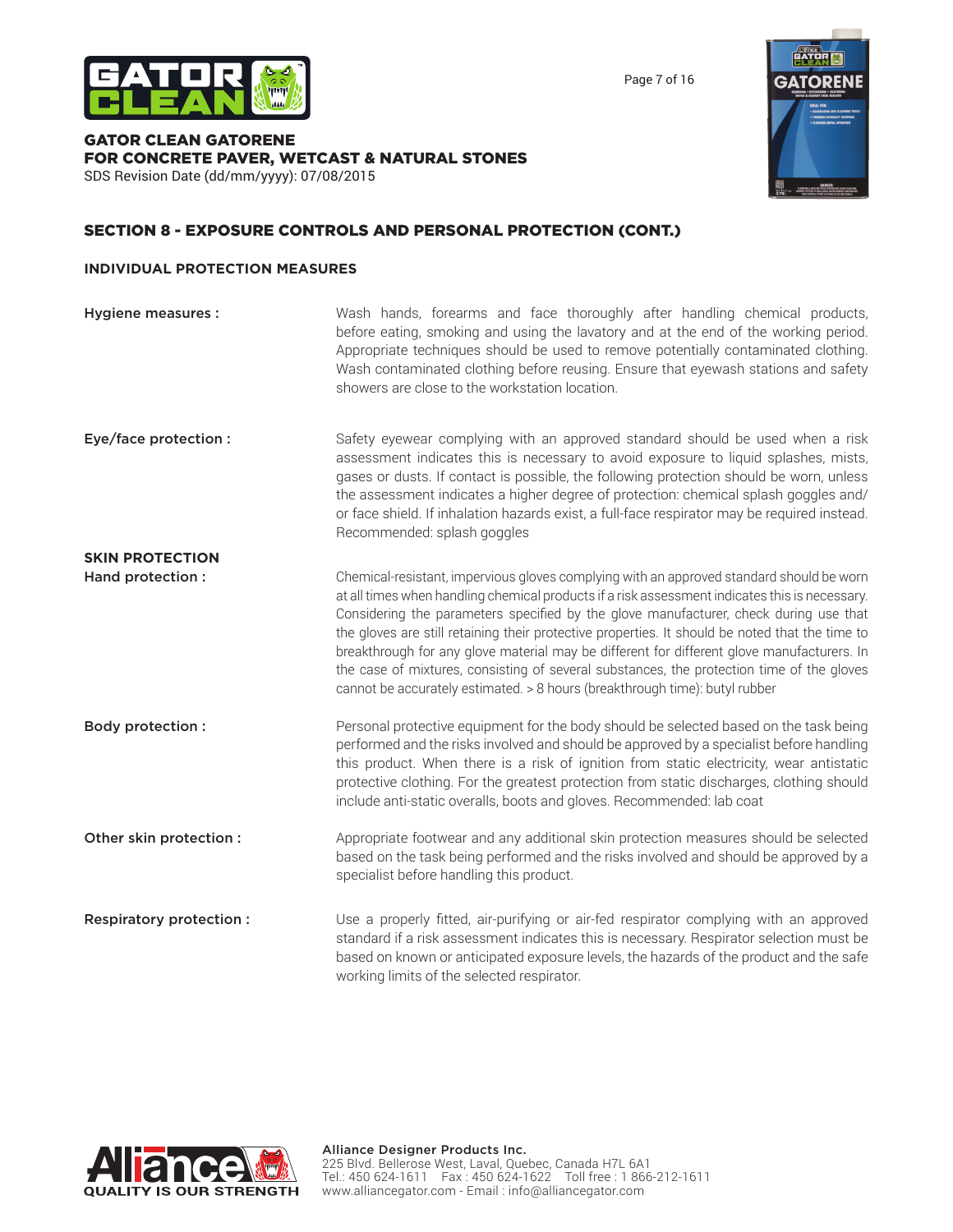



GATOR CLEAN GATORENE FOR CONCRETE PAVER, WETCAST & NATURAL STONES SDS Revision Date (dd/mm/yyyy): 07/08/2015

#### SECTION 9 - PHYSICAL AND CHEMICAL PROPERTIES

| <b>APPEARANCE</b>                            |                                                                                                                                                                                                                                                                                                                                                                 |
|----------------------------------------------|-----------------------------------------------------------------------------------------------------------------------------------------------------------------------------------------------------------------------------------------------------------------------------------------------------------------------------------------------------------------|
| Physical state:                              | Liquid.                                                                                                                                                                                                                                                                                                                                                         |
| Colour:                                      | Colorless.                                                                                                                                                                                                                                                                                                                                                      |
| Odour:                                       | Benzene-like. Aromatic. Characteristic. [Strong]                                                                                                                                                                                                                                                                                                                |
| pH:                                          | Not available.                                                                                                                                                                                                                                                                                                                                                  |
| Melting point :                              | $-26.2^{\circ}$ C ( $-15.2^{\circ}$ F)                                                                                                                                                                                                                                                                                                                          |
| Boiling point:                               | 138.8°C (281.8°F)                                                                                                                                                                                                                                                                                                                                               |
| Flash point :                                | Closed cup: 26.85 to 31.85°C (80.3 to 89.3°F)                                                                                                                                                                                                                                                                                                                   |
|                                              | Open cup: 37.8°C (100°F) [Cleveland]                                                                                                                                                                                                                                                                                                                            |
| Evaporation rate:                            | $0.77$ (butyl acetate = 1)                                                                                                                                                                                                                                                                                                                                      |
| Vapor pressure :                             | 0.8 kPa (6 mm Hg) [room temperature]                                                                                                                                                                                                                                                                                                                            |
| Vapor density:                               | $3.7$ [Air = 1]                                                                                                                                                                                                                                                                                                                                                 |
| Relative density:                            | 0.861                                                                                                                                                                                                                                                                                                                                                           |
| Solubility in water:                         | $0.15$ g/l                                                                                                                                                                                                                                                                                                                                                      |
| Viscosity:                                   | Dynamic (room temperature): 0.58 mPa·s (0.58 cP)                                                                                                                                                                                                                                                                                                                |
| VOC:                                         | Not available.                                                                                                                                                                                                                                                                                                                                                  |
| <b>SECTION 10 - STABILITY AND REACTIVITY</b> |                                                                                                                                                                                                                                                                                                                                                                 |
| <b>Reactivity:</b>                           | No specific test data related to reactivity available for this product or its ingredients.                                                                                                                                                                                                                                                                      |
| <b>Chemical stability:</b>                   | The product is stable.                                                                                                                                                                                                                                                                                                                                          |
| Conditions to avoid:                         | Possibility of hazardous reactions: Under normal conditions of storage and use, hazardous reactions will not occur.<br>Avoid all possible sources of ignition (spark or flame). Do not pressurize, cut, weld,<br>braze, solder, drill, grind or expose containers to heat or sources of ignition. Do not<br>allow vapor to accumulate in low or confined areas. |
| Incompatible materials:                      | Reactive or incompatible with the following materials: oxidizing materials                                                                                                                                                                                                                                                                                      |
|                                              | Hazardous decomposition products : Under normal conditions of storage and use, hazardous decomposition products                                                                                                                                                                                                                                                 |

## should not be produced. SECTION 11 - TOXICOLOGICAL INFORMATION

#### INFORMATION ON TOXICOLOGICAL EFFECTS

#### ACUTE TOXICITY

| <b>Product/ingredient name</b> | <b>Result</b>        | <b>Species</b> | <b>Dose</b> | <b>Exposure</b>          |
|--------------------------------|----------------------|----------------|-------------|--------------------------|
| xylene                         | LC50 Inhalation Gas. | Rat            | 5000 ppm    | 4 hours                  |
|                                | LD50 ORAL            | Rat            | 4300 mg/kg  | $\overline{\phantom{a}}$ |
| ethylbenzene                   | LD50 DERMAL          | Rabbit         | >5000 mg/kg | $\overline{\phantom{a}}$ |
|                                | LD50 Oral            | Rat            | 3500 mg/kg  | $\overline{\phantom{a}}$ |



**GATO**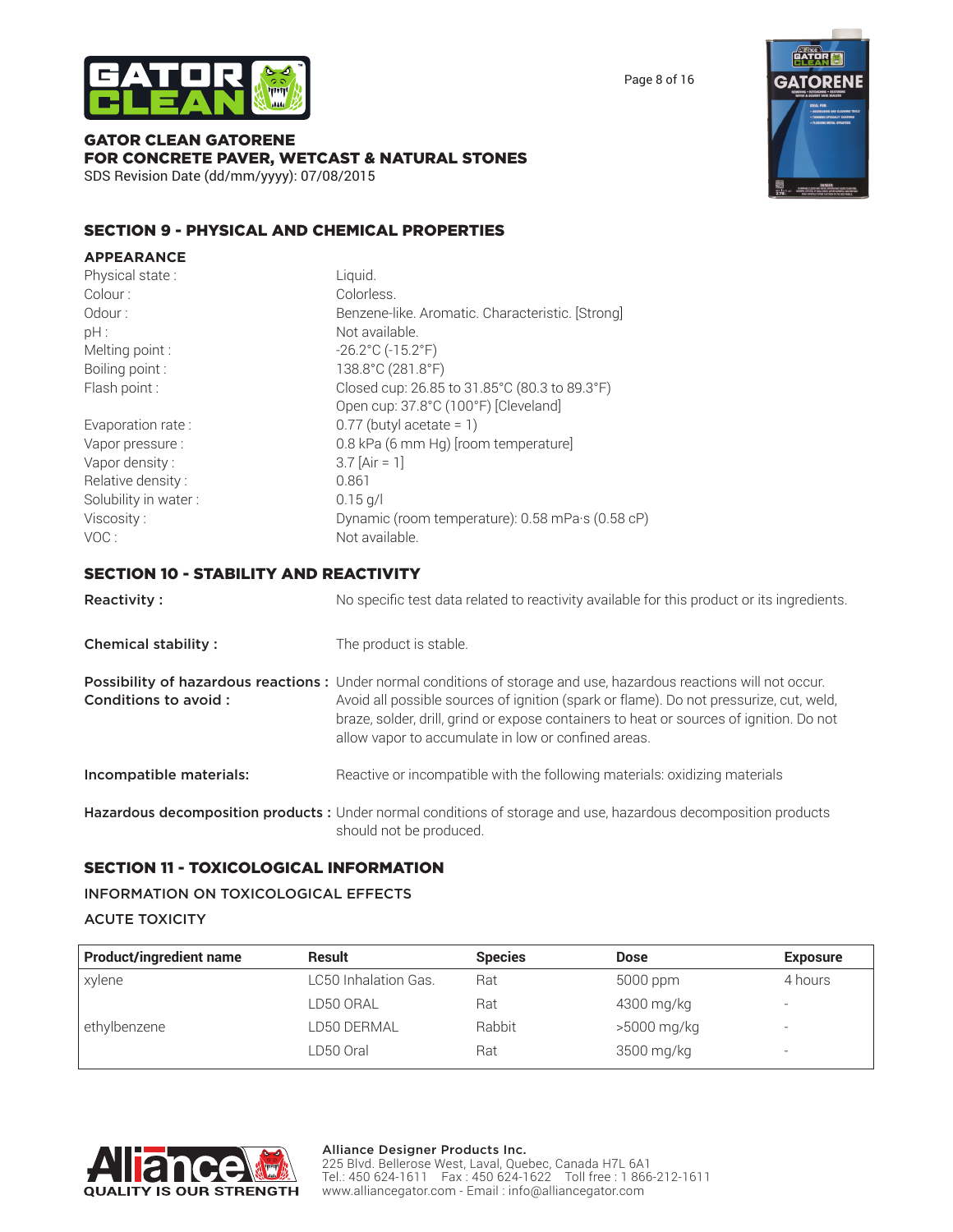

Page 9 of 16

#### GATOR CLEAN GATORENE FOR CONCRETE PAVER, WETCAST & NATURAL STONES SDS Revision Date (dd/mm/yyyy): 07/08/2015



#### SECTION 11 - TOXICOLOGICAL INFORMATION (CONT.)

#### IRRITATION/CORROSION

| <b>Product/ingredient name</b> | <b>Result</b>            | <b>Species</b> | <b>Score</b>                 | <b>Exposure</b> | <b>Observation</b>       |
|--------------------------------|--------------------------|----------------|------------------------------|-----------------|--------------------------|
| xylene                         | Eyes - Mild irritant     | Rabbit         | $\qquad \qquad \blacksquare$ | 87 milligrams   |                          |
|                                | Eyes - Severe irritant   | Rabbit         | $\overline{\phantom{a}}$     | 24 hours 5      | $\overline{\phantom{a}}$ |
|                                |                          |                |                              | milligrams      |                          |
|                                | Skin - Mild irritant     | Rat            |                              | 8 hours 60      |                          |
|                                |                          |                |                              | microliters     |                          |
|                                | Skin - Moderate irritant | Rabbit         |                              | 24 hours 500    |                          |
|                                |                          |                |                              | milligrams      |                          |
|                                | Skin - Moderate irritant | Rabbit         | $\qquad \qquad \blacksquare$ | 100 Percent     | $\overline{\phantom{a}}$ |
| ethylbenzene                   | Eyes - Severe irritant   | Rabbit         | $\overline{\phantom{a}}$     | 500             |                          |
|                                |                          |                |                              | milligrams      |                          |
|                                | Skin - Mild irritant     | Rabbit         |                              | 24 hours 15     | $\overline{\phantom{a}}$ |
|                                |                          |                |                              | milligrams      |                          |

| <b>CONCLUSION/SUMMARY</b>                        |                             |           |                                                                               |                          |      |                 |
|--------------------------------------------------|-----------------------------|-----------|-------------------------------------------------------------------------------|--------------------------|------|-----------------|
| Skin:                                            |                             |           | Prolonged skin contact may cause dermatitis with drying and cracking of skin. |                          |      |                 |
| Eyes:                                            | Not available.              |           |                                                                               |                          |      |                 |
| <b>Respiratory:</b>                              | Not available.              |           |                                                                               |                          |      |                 |
| <b>SENSITIZATION</b>                             |                             |           |                                                                               |                          |      |                 |
| <b>Mutagenicity</b>                              |                             |           |                                                                               |                          |      |                 |
| <b>Product/ingredient name</b><br>Not available. | <b>Experiment</b>           |           | <b>Result</b>                                                                 |                          |      |                 |
| <b>CARCINOGENICITY</b>                           |                             |           |                                                                               |                          |      |                 |
| <b>Product/ingredient name</b><br>Not available. | <b>Result</b>               |           | <b>Species</b>                                                                | <b>Dose</b>              |      | <b>Exposure</b> |
| <b>CLASSIFICATION</b>                            |                             |           |                                                                               |                          |      |                 |
| <b>Product/ingredient name</b>                   | <b>OSHA</b>                 |           | <b>IARC</b>                                                                   | <b>NTP</b>               |      |                 |
| xylene                                           |                             |           | 3                                                                             | $\overline{\phantom{a}}$ |      |                 |
| ethylbenzene                                     |                             |           | 2B                                                                            | $\overline{\phantom{a}}$ |      |                 |
| <b>REPRODUCTIVE TOXICITY</b>                     |                             |           |                                                                               |                          |      |                 |
| Product/ingredient name                          | <b>Maternal</b><br>toxicity | Fertility | Development<br>toxin                                                          | <b>Species</b>           | Dose | <b>Exposure</b> |
| Not available.                                   |                             |           |                                                                               |                          |      |                 |

#### **TERATOGENICITY**

Not available.



#### Alliance Designer Products Inc.

225 Blvd. Bellerose West, Laval, Quebec, Canada H7L 6A1 Tel.: 450 624-1611 Fax : 450 624-1622 Toll free : 1 866-212-1611 www.alliancegator.com - Email : info@alliancegator.com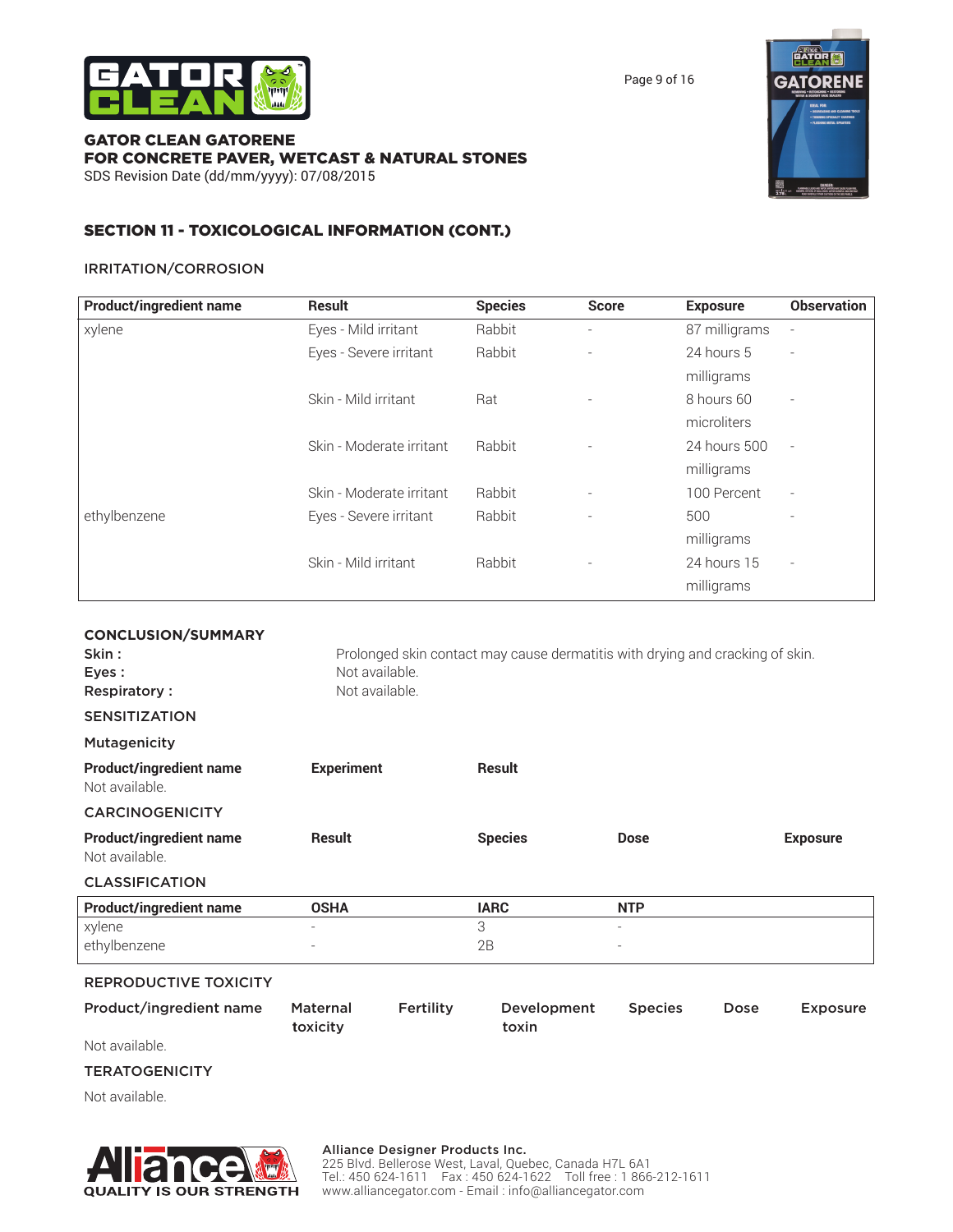

| <b>Name</b>  | <b>Category</b> | Route of exposure Target organs |      |
|--------------|-----------------|---------------------------------|------|
| xylene       | Category 2      | Inhalation                      | ears |
| ethylbenzene | Category 2      | Not determined                  | ears |

#### ASPIRATION HAZARD

| <b>Name</b>                                                   | <b>Result</b>                                                                                                                                                                                               |  |  |
|---------------------------------------------------------------|-------------------------------------------------------------------------------------------------------------------------------------------------------------------------------------------------------------|--|--|
| xylene                                                        | <b>ASPIRATION HAZARD - Category 1</b>                                                                                                                                                                       |  |  |
| ethylbenzene                                                  | <b>ASPIRATION HAZARD - Category 1</b>                                                                                                                                                                       |  |  |
| POTENTIAL ACUTE HEALTH EFFECTS                                |                                                                                                                                                                                                             |  |  |
| Eye contact<br>Inhalation<br><b>Skin contact</b><br>Ingestion | Causes serious eye irritation.<br>t<br>Harmful if inhaled. May cause respiratory irritation.<br>Harmful in contact with skin. Causes skin irritation.<br>May be fatal if swallowed and enters airways.<br>÷ |  |  |
|                                                               | SYMPTOMS RELATED TO THE PHYSICAL, CHEMICAL AND TOXICOLOGICAL CHARACTERISTICS                                                                                                                                |  |  |
| Eye contact                                                   | Adverse symptoms may include the following:<br>t<br>pain<br>watering<br>redness                                                                                                                             |  |  |
| Inhalation                                                    | Adverse symptoms may include the following:<br>t<br>respiratory tract irritation<br>coughing<br>reduced fetal weight<br>increase in fetal deaths<br>skeletal malformations                                  |  |  |
| Skin contact                                                  | Adverse symptoms may include the following:<br>t<br>irritation<br>redness<br>reduced fetal weight<br>increase in fetal deaths<br>skeletal malformations                                                     |  |  |







SDS Revision Date (dd/mm/yyyy): 07/08/2015

FOR CONCRETE PAVER, WETCAST & NATURAL STONES

SECTION 11 - TOXICOLOGICAL INFORMATION (CONT.) SPECIFIC TARGET ORGAN TOXICITY (SINGLE EXPOSURE)

**Name Category Route of exposure Target organs** 

GATOR CLEAN GATORENE

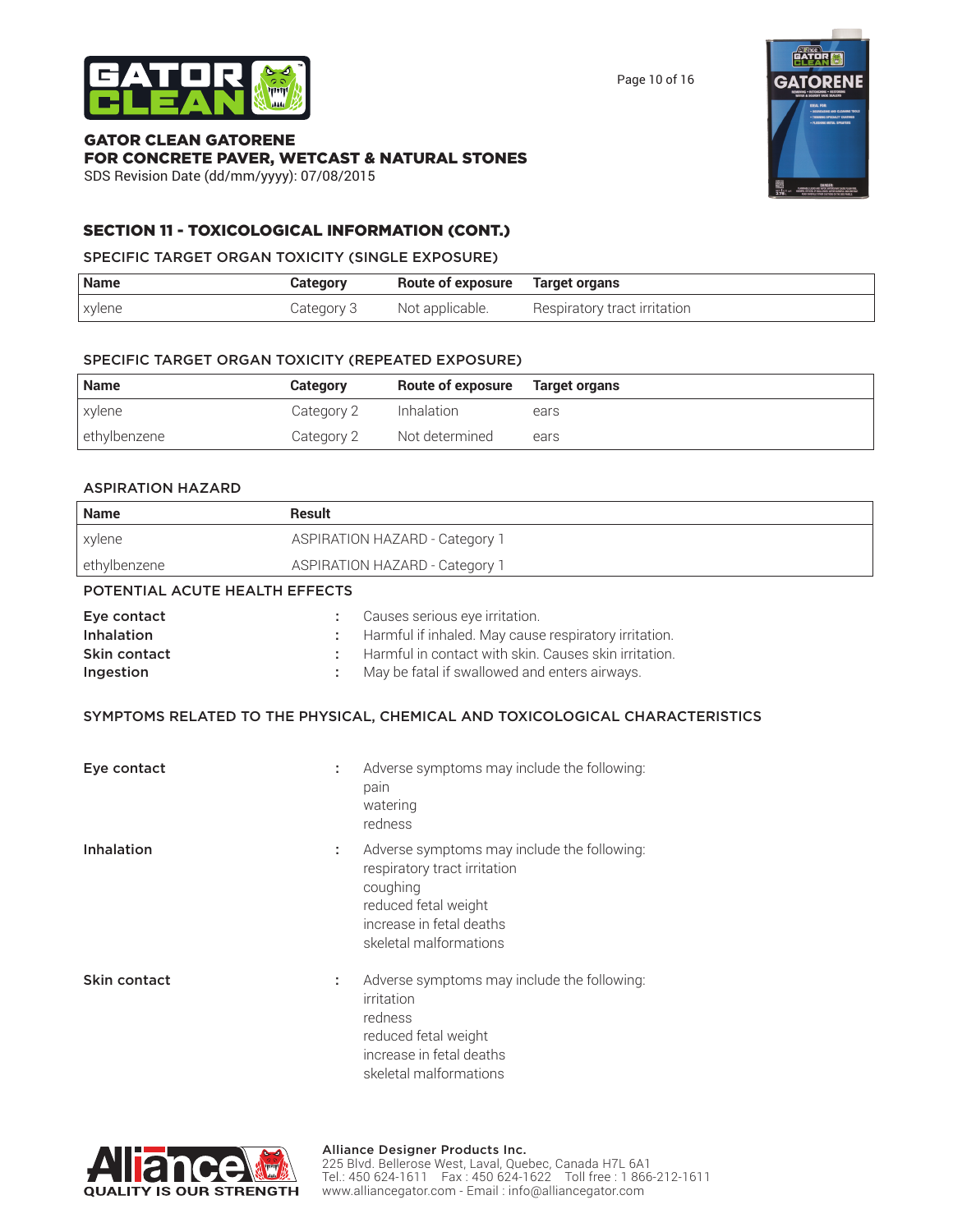

Page 11 of 16

#### GATOR CLEAN GATORENE FOR CONCRETE PAVER, WETCAST & NATURAL STONES SDS Revision Date (dd/mm/yyyy): 07/08/2015

#### SECTION 11 - TOXICOLOGICAL INFORMATION (CONT.)

| Ingestion                                                                                   |          | Adverse symptoms may include the following:<br>nausea or vomiting<br>reduced fetal weight<br>increase in fetal deaths<br>skeletal malformations                                                                                              |
|---------------------------------------------------------------------------------------------|----------|----------------------------------------------------------------------------------------------------------------------------------------------------------------------------------------------------------------------------------------------|
| DELAYED AND IMMEDIATE EFFECTS AND ALSO CHRONIC<br>EFFECTS FROM SHORT AND LONG TERM EXPOSURE |          |                                                                                                                                                                                                                                              |
| <b>SHORT TERM EXPOSURE</b>                                                                  |          |                                                                                                                                                                                                                                              |
| Potential immediate effects<br><b>Potential delayed effects</b>                             |          | Not available.<br>Not available.                                                                                                                                                                                                             |
| <b>LONG TERM EXPOSURE</b>                                                                   |          |                                                                                                                                                                                                                                              |
| <b>Potential immediate effects</b><br><b>Potential delayed effects</b>                      |          | Not available.<br>Not available.                                                                                                                                                                                                             |
| <b>POTENTIAL CHRONIC HEALTH EFFECTS</b>                                                     |          |                                                                                                                                                                                                                                              |
| Conclusion / Summary                                                                        | ÷.       | Narcotic effect. May cause nervous system disturbances. Material is irritating to<br>mucous membranes and upper respiratory tract. Aspiration hazard if swallowed.<br>Can enter lungs and cause damage.                                      |
| General<br>Carcinogenicity<br>Mutagenicity<br><b>Teratogenicity</b>                         | ÷.<br>÷. | May cause damage to organs through prolonged or repeated exposure if inhaled.<br>No known significant effects or critical hazards.<br>No known significant effects or critical hazards.<br>No known significant effects or critical hazards. |
| <b>Developmental effects</b><br><b>Fertility effects</b>                                    |          | No known significant effects or critical hazards.<br>Suspected of damaging fertility.                                                                                                                                                        |

#### NUMERICAL MEASURES OF TOXICITY

ACUTE TOXICITY ESTIMATES Not available.

#### SECTION 12 - ECOLOGICAL INFORMATION

#### **TOXICITY**

| Product/ingredientname | Result                            | <b>Species</b>             | <b>Exposure</b> |
|------------------------|-----------------------------------|----------------------------|-----------------|
| xylene                 | Acute LC50 8500 µg/l Marine water | Crustaceans - Palaemonetes | 48 hours        |
|                        |                                   | pugio                      |                 |
|                        | Acute LC50 3.3 mg/l               | Fish                       | 96 hours        |
|                        | Acute LC50 8.2 mg/l               | Fish                       | 96 hours        |
|                        | Acute LC50 8.6 mg/l               | Fish                       | 96 hours        |
|                        | Acute LC50 12 mg/l                | Fish                       | 96 hours        |
|                        | Acute LC50 13.3 mg/l              | Fish                       | 96 hours        |
|                        | Acute LC50 13.4 mg/l              | Fish                       | 96 hours        |



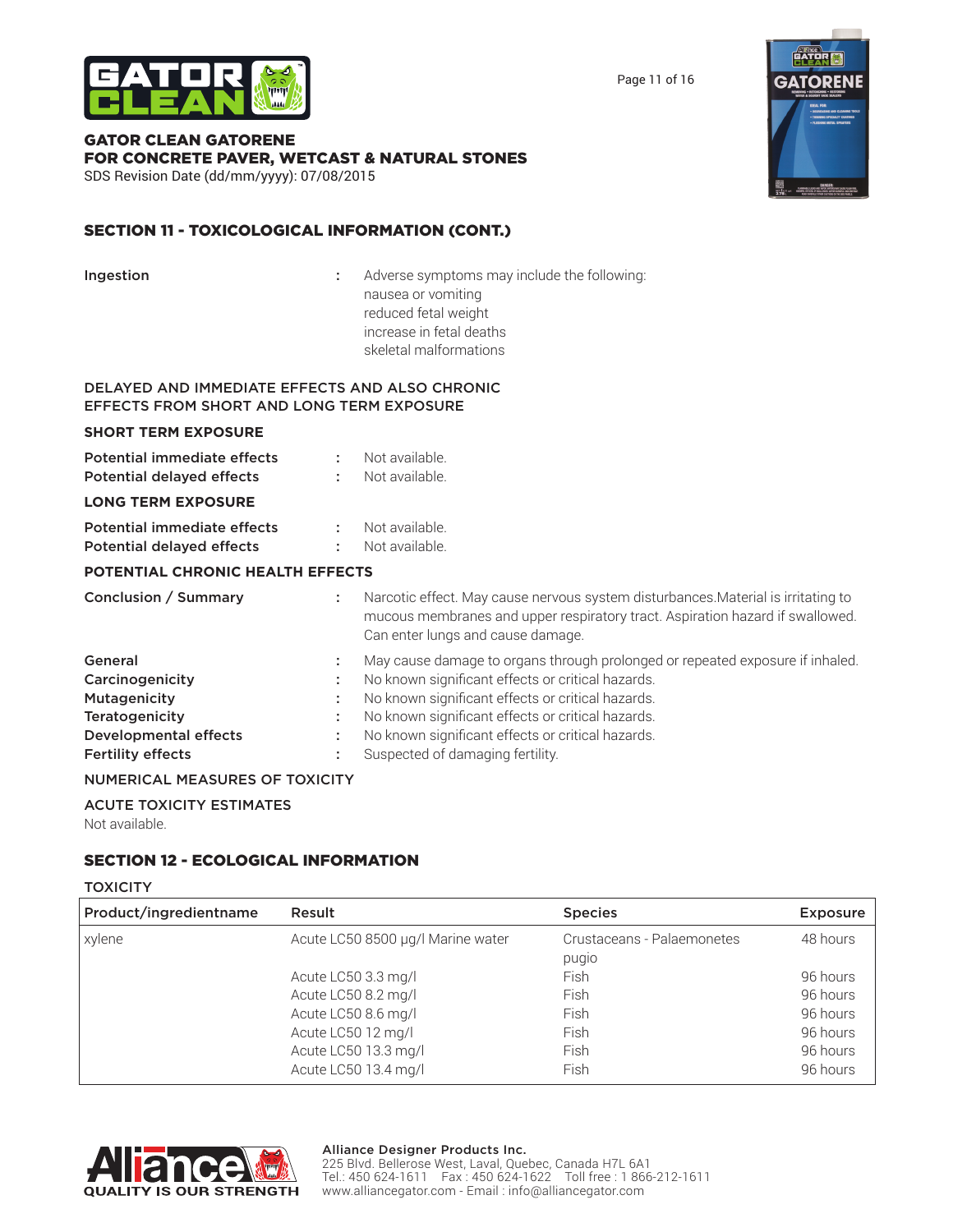

Page 12 of 16

#### GATOR CLEAN GATORENE FOR CONCRETE PAVER, WETCAST & NATURAL STONES SDS Revision Date (dd/mm/yyyy): 07/08/2015



#### SECTION 12 - ECOLOGICAL INFORMATION (CONT.)

| Product/ingredientname | Result                                      | <b>Species</b>                             | <b>Exposure</b> |
|------------------------|---------------------------------------------|--------------------------------------------|-----------------|
| ethylbenzene           | Acute EC50 4600 µg/l Fresh water            | Algae - Pseudokirchneriella<br>subcapitata | 72 hours        |
|                        | Acute EC50 3600 µg/l Fresh water            | Algae - Pseudokirchneriella<br>subcapitata | 96 hours        |
|                        | Acute EC50 6530 to 9460 µg/l Fresh<br>water | Crustaceans - Artemia sp. -<br>Nauplii     | 48 hours        |
|                        | Acute EC50 2930 to 4400 µg/l Fresh<br>water | Daphnia - Daphnia magna -<br>Neonate       | 48 hours        |
|                        | Acute LC50 4200 µg/l Fresh water            | Fish - Oncorhynchus mykiss                 | 96 hours        |
|                        | Chronic NOEC 1000 µg/l Fresh water          | Algae - Pseudokirchneriella<br>subcapitata | 96 hours        |

#### PERSISTENCE AND DEGRADABILITY

Not available.

#### BIOACCUMULATIVE POTENTIAL

| Product/ingredientname | Log $_{_{\mathsf{Pow}}}$ | <b>BCF</b>               | <b>Potential</b> |
|------------------------|--------------------------|--------------------------|------------------|
| xylene                 |                          | $\overline{\phantom{0}}$ | low              |
| xylene                 | 3.12                     | 8.1 to 25.9              | low              |
| ethylbenzene           | 3.E                      | $\overline{\phantom{0}}$ | low              |

#### MOBILITY IN SOIL

Other adverse effects : No known significant effects or critical hazards.

#### SECTION 13 - DISPOSAL CONSIDERATIONS

**Disposal methods** : The generation of waste should be avoided or minimized wherever possible. Disposal of this product, solutions and any by-products should at all times comply with the requirements of environmental protection and waste disposal legislation and any regional local authority requirements. Dispose of surplus and non-recyclable products via a licensed waste disposal contractor. Waste should not be disposed of untreated to the sewer unless fully compliant with the requirements of all authorities with jurisdiction. Waste packaging should be recycled. Incineration or landfill should only be considered when recycling is not feasible. This material and its container must be disposed of in a safe way. Care should be taken when handling emptied containers that have not been cleaned or rinsed out. Empty containers or liners may retain some product residues. Avoid dispersal of spilled material and runoff and contact with soil, waterways, drains and sewers.

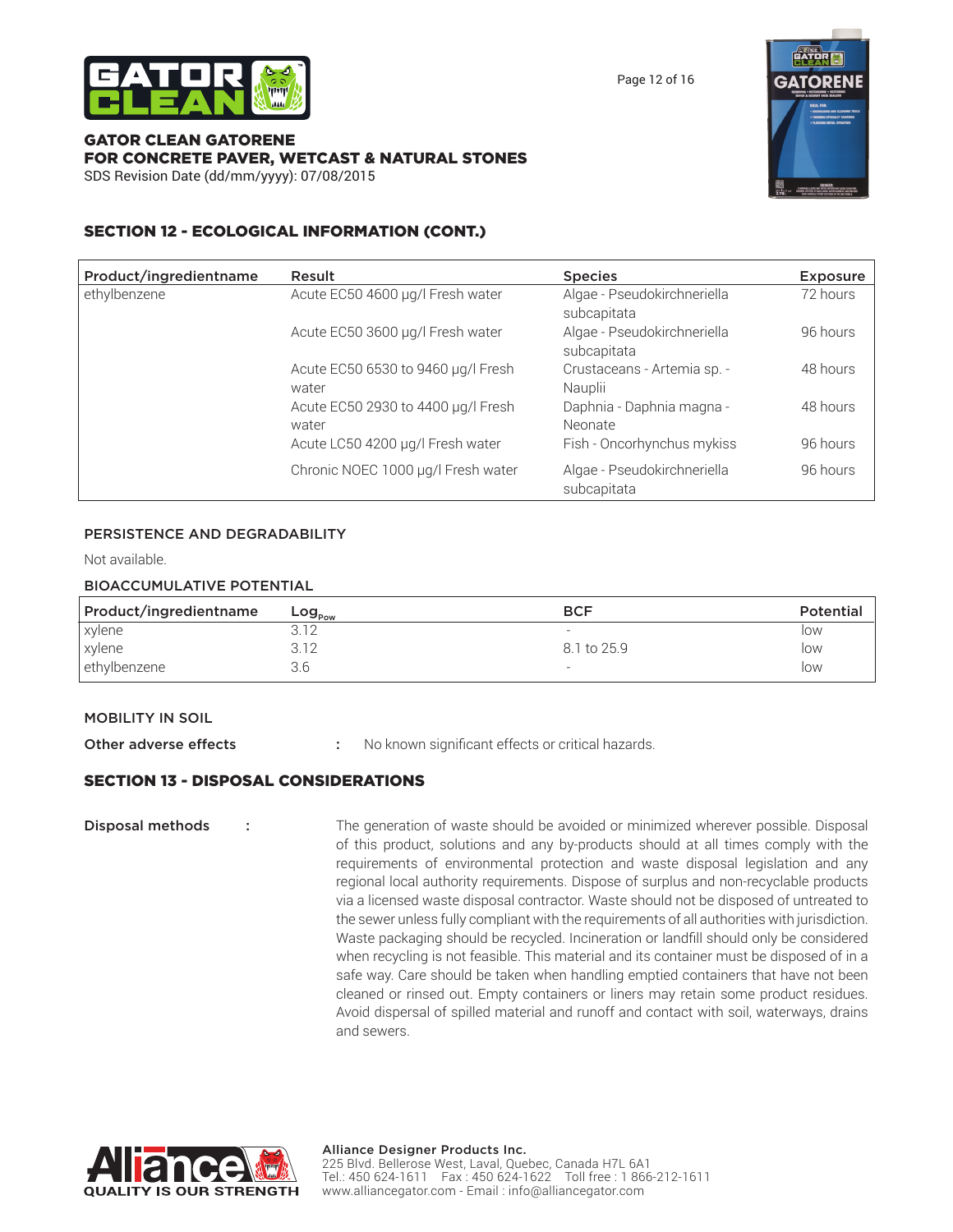



Special precautions for user : Transport within user's premises: always transport in closed containers that are upright and secure. Ensure that persons transporting the product know what to do in the event of an accident or spillage.

| <b>UN proper</b><br>shipping name     | <b>XYLENES</b> | <b>XYLENES</b>                                                                                                                                                                                                                                                                   | <b>XYLENES</b>                                                                                                      | <b>XYLENES</b>                                                                                                                |
|---------------------------------------|----------------|----------------------------------------------------------------------------------------------------------------------------------------------------------------------------------------------------------------------------------------------------------------------------------|---------------------------------------------------------------------------------------------------------------------|-------------------------------------------------------------------------------------------------------------------------------|
| <b>Transport</b><br>hazard class (es) | 3              | 3                                                                                                                                                                                                                                                                                | 3                                                                                                                   | ∞<br>3                                                                                                                        |
| Packing group                         | $\mathbf{III}$ | $\begin{array}{c} \hline \end{array}$                                                                                                                                                                                                                                            | $\begin{array}{c} \hline \end{array}$                                                                               | $\  \, \ $                                                                                                                    |
| Environmental<br>hazards              | No.            | No.                                                                                                                                                                                                                                                                              | Yes.                                                                                                                | No.                                                                                                                           |
| <b>Additional</b><br>information      |                | <b>Remarks</b><br>TDG Proof of<br>Classification: In<br>accordance with<br>Part 2.2.1<br>(SOR/2014-152) of<br>the Transportation<br>of Dangerous<br>Goods Regulations,<br>we certify that the<br>classification of this<br>product is correct as<br>of the SDS date of<br>issue. | The marine<br>pollutant mark<br>is not required<br>when<br>transported<br>in sizes of $\leq 5$ L<br>or $\leq 5$ kg. | The<br>environmentally<br>hazardous<br>substance mark<br>may appear if<br>required by other<br>transportation<br>regulations. |
|                                       |                |                                                                                                                                                                                                                                                                                  |                                                                                                                     |                                                                                                                               |

### SECTION 14 - TRANPORT INFORMATION

## Ingredient **CAS # Status Reference** Reference

SECTION 12 - ECOLOGICAL INFORMATION (CONT.) UNITED STATES - RCRA TOXIC HAZARDOUS WASTE "U" LIST

| FOR CONCRETE PAVER, WETCAST & NATURAL STONES |
|----------------------------------------------|
| SDS Revision Date (dd/mm/yyyy): 07/08/2015   |
|                                              |
|                                              |

Xylene 1330-20-7 Listed U239

UN number UN1307 UN1307 UN1307 UN1307

DOT Classification TDG Classification IMDG IATA

# GATOR CLEAN GATORENE

Page 13 of 16



number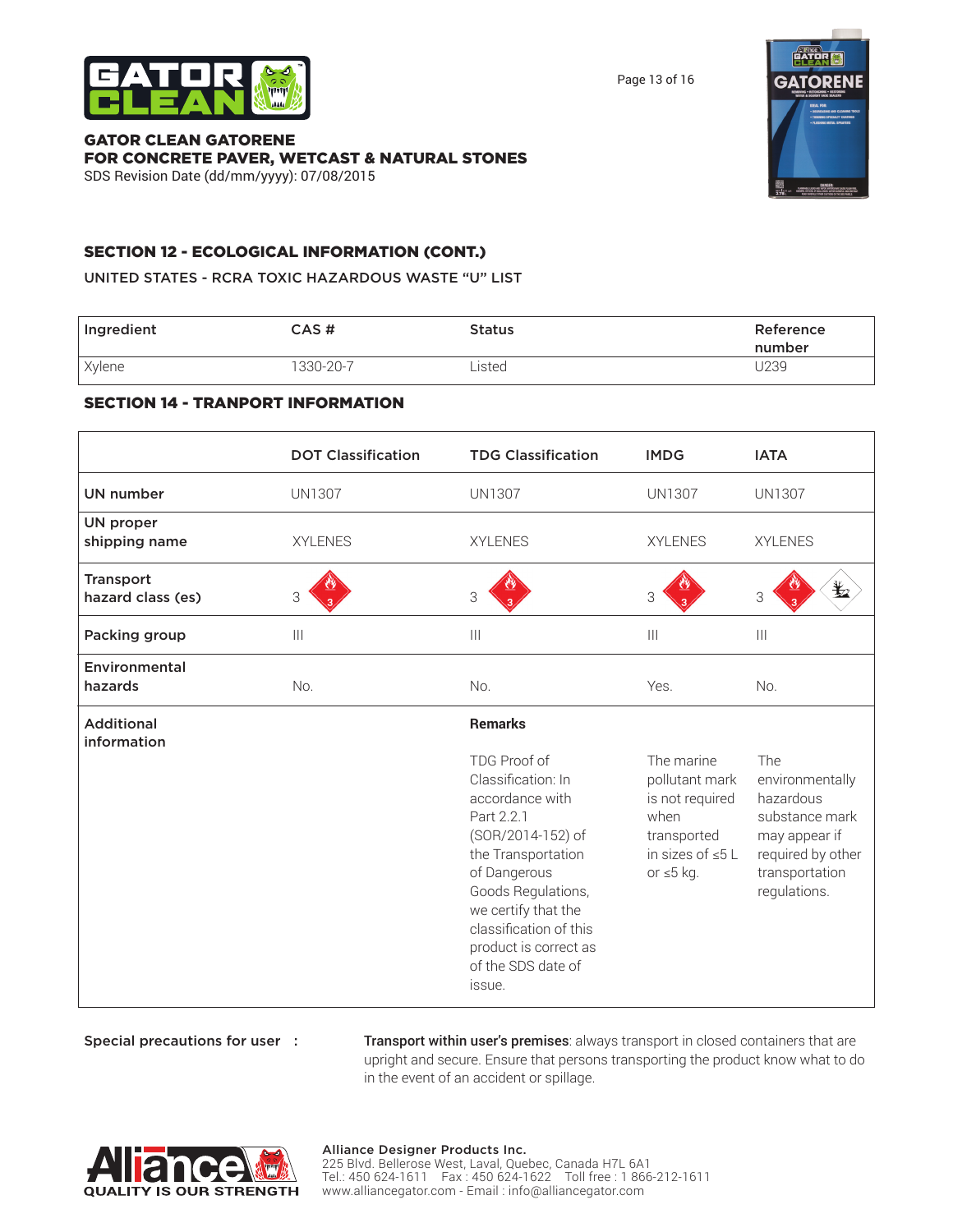

Page 14 of 16

#### GATOR CLEAN GATORENE FOR CONCRETE PAVER, WETCAST & NATURAL STONES SDS Revision Date (dd/mm/yyyy): 07/08/2015



#### SECTION 14 - TRANPORT INFORMATION (CONT.)

| Transport in bulk according | Not available. |
|-----------------------------|----------------|
| to Annex II of MARPOL       |                |
| 73/78 and the IBC Code      |                |

#### SECTION 15 - REGULATORY INFORMATION

#### CALIFORNIA PROP. 65

WARNING: This product contains a chemical known to the State of California to cause cancer.

| Product/ingredient name | Cancer | Reproductive | No significant<br>risk level                    | Maximum acceptable<br>dosage level |
|-------------------------|--------|--------------|-------------------------------------------------|------------------------------------|
| ethylbenzene            | Yes    | No           | 41 µg/day (ingestion)<br>54 µg/day (inhalation) | No                                 |
|                         |        |              |                                                 |                                    |

#### U.S. Federal regulations :

| United States inventory (TSCA 8b): | All components are listed or exempted.           |
|------------------------------------|--------------------------------------------------|
|                                    | Clean Water Act (CWA) 307: ethylbenzene          |
|                                    | Clean Water Act (CWA) 311 : xylene; ethylbenzene |
|                                    |                                                  |

| Clean Air Act Section 112(b) Hazardous Air Pollutants (HAPs) | l isted.   |
|--------------------------------------------------------------|------------|
| <b>Clean Air Act Section 602 Class I Substances</b>          |            |
| <b>Clean Air Act Section 602 Class II Substances</b>         | Not listed |
| <b>DEA List I Chemicals (Precursor Chemicals)</b>            | Not listed |
| <b>DEA List II Chemicals (Essential Chemicals)</b>           | Not listed |
|                                                              |            |

#### SARA 302/304

COMPOSITION/INFORMATION ON INGREDIENTS

No products were found.

| SARA 304 RQ | Not applicable. |
|-------------|-----------------|
|             |                 |

#### SARA 311/312

| Classification | Fire hazard                     |
|----------------|---------------------------------|
|                | Immediate (acute) health hazard |
|                | Delayed (chronic) health hazard |
|                |                                 |

#### COMPOSITION/INFORMATION ON INGREDIENTS

| <b>Name</b>  | %              | Fire hazard | Sudden release<br>of pressure | Reactive | Immediate<br>(acute)<br>health<br>hazard | <b>Delayed</b><br>(chronic)<br>health<br>hazard |
|--------------|----------------|-------------|-------------------------------|----------|------------------------------------------|-------------------------------------------------|
| xylene       | $\geq 75 - 90$ | Yes         | No                            | No       | Yes                                      | Yes                                             |
| ethylbenzene | $\geq 10 - 25$ | Yes         | No                            | No       | Yes                                      | Yes                                             |

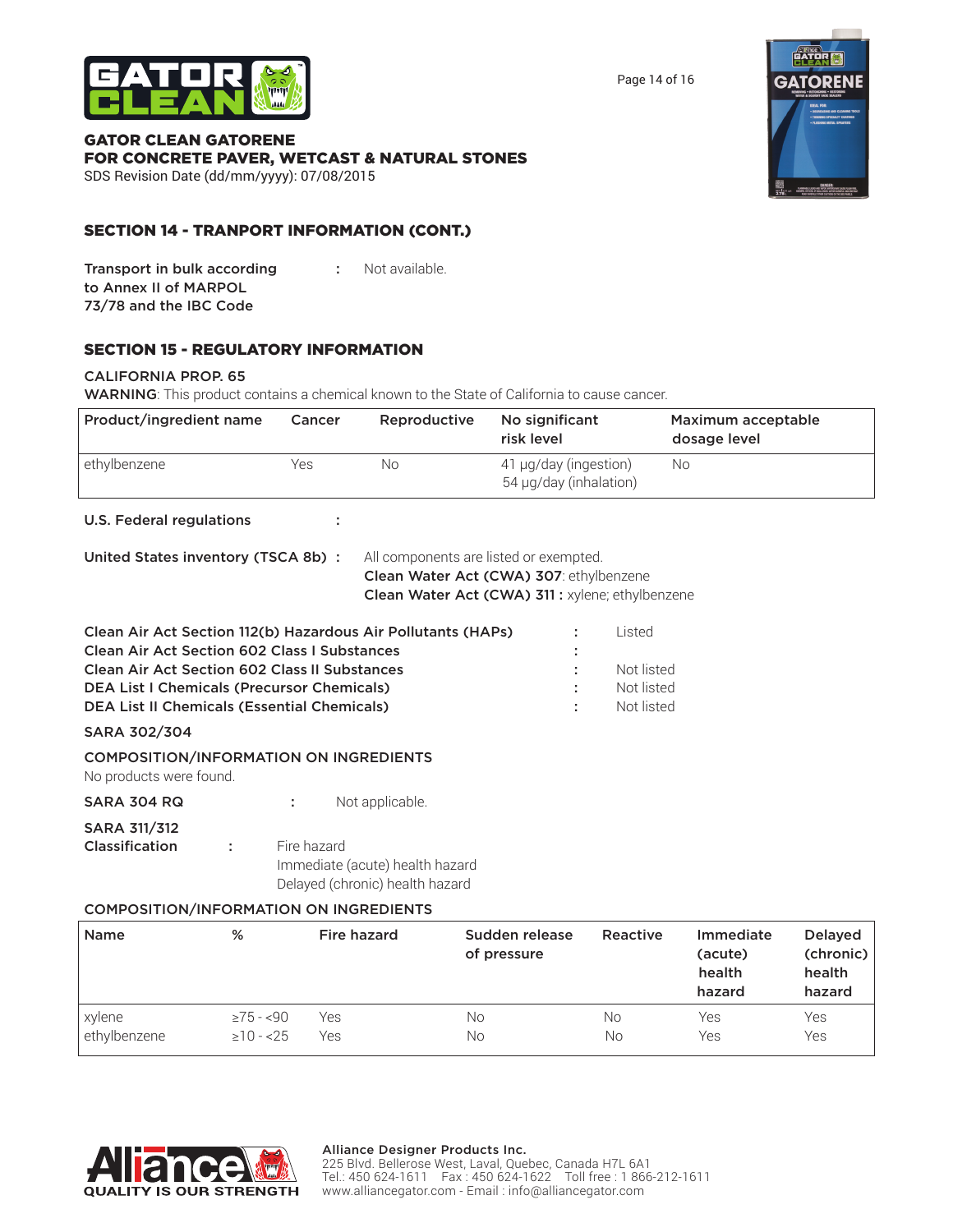

Page 15 of 16

#### GATOR CLEAN GATORENE FOR CONCRETE PAVER, WETCAST & NATURAL STONES SDS Revision Date (dd/mm/yyyy): 07/08/2015



#### SECTION 15 - REGULATORY INFORMATION

SARA 313

|                                    | Product name | CAS number               | %         |
|------------------------------------|--------------|--------------------------|-----------|
| Form R - Reporting<br>requirements | xvlene       | $\overline{\phantom{0}}$ | $\geq 90$ |
| Supplier notification              | xylene       | $\overline{\phantom{0}}$ | >90       |

SARA 313 notifications must not be detached from the SDS and any copying and redistribution of the SDS shall include copying and redistribution of the notice attached to copies of the SDS subsequently redistributed.

#### STATE REGULATIONS

| <b>Massachusetts</b> | -200        | The following components are listed: XYLENE; ETHYL BENZENE              |
|----------------------|-------------|-------------------------------------------------------------------------|
| New York             | ÷.          | The following components are listed: Xylene (mixed); Ethylbenzene       |
| New Jersey           | п.          | The following components are listed: XYLENES; BENZENE, DIMETHYL-; ETHYL |
|                      |             | BENZENE: BENZENE, ETHYL                                                 |
| Pennsylvania         | <b>COLL</b> | The following components are listed: BENZENE, DIMETHYL-; BENZENE, ETHYL |

#### INTERNATIONAL LISTS

#### NATIONAL INVENTORY

| Australia | All components are listed or exempted. |
|-----------|----------------------------------------|
| Canada    | All components are listed or exempted. |
| Europe    | All components are listed or exempted. |

#### SECTION 16 -OTHER INFORMATION

#### HAZARDOUS MATERIAL INFORMATION SYSTEM (U.S.A.)



The customer is responsible for determining the PPE code for this material.

#### NATIONAL FIRE PROTECTION ASSOCIATION (U.S.A.)





Alliance Designer Products Inc. 225 Blvd. Bellerose West, Laval, Quebec, Canada H7L 6A1 Tel.: 450 624-1611 Fax : 450 624-1622 Toll free : 1 866-212-1611 www.alliancegator.com - Email : info@alliancegator.com